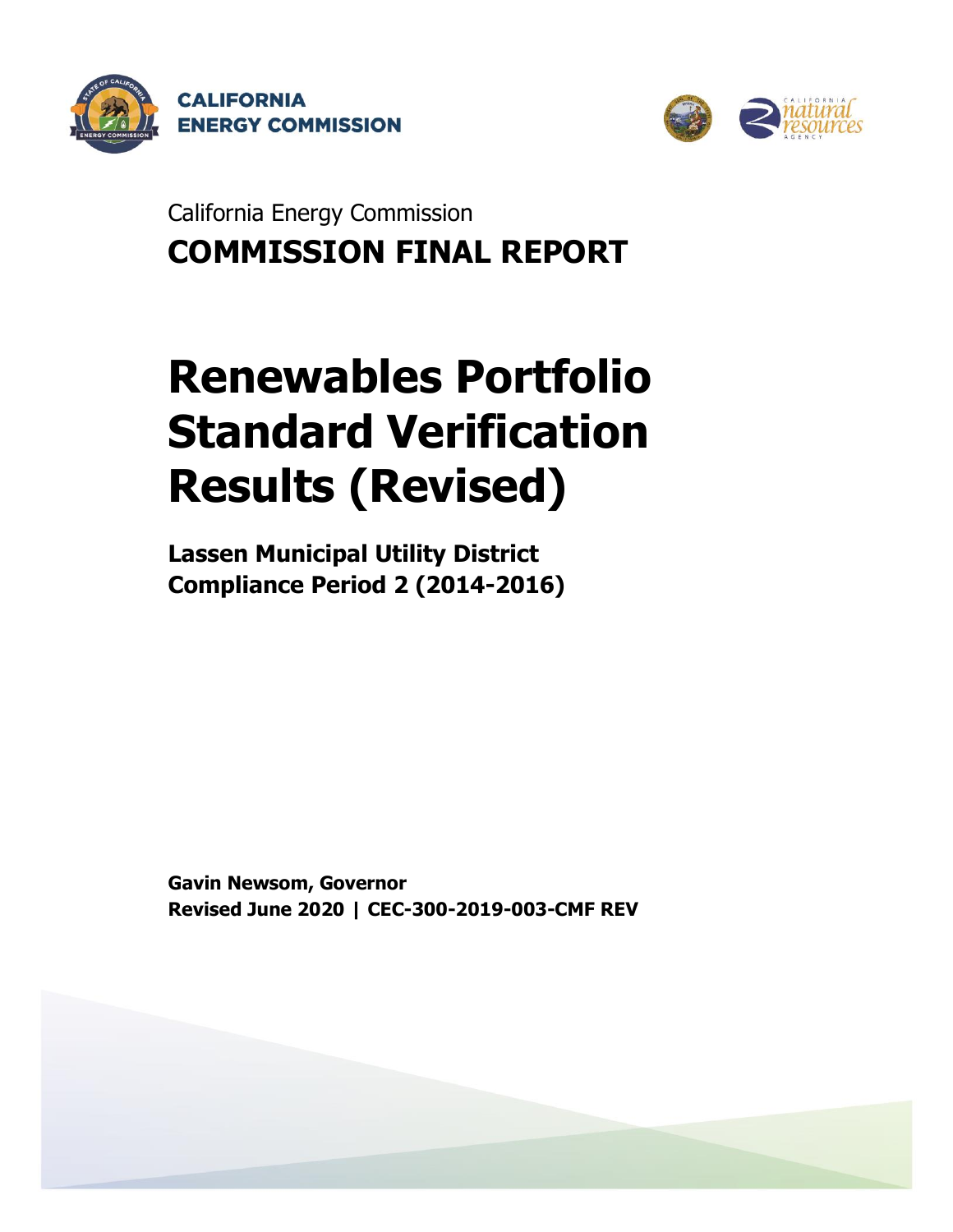# **California Energy Commission**

David Hochschild **Chair**

Janea A. Scott **Vice Chair**

#### **Commissioners**

Karen Douglas, J.D. J. Andrew McAllister, Ph.D. Patty Monahan

Kevin Chou Theresa Daniels Christopher Metzker Olga Romaso **Primary Author(s)**

Sean Inaba **Project Manager**

Jonathan Fong **Office Manager**

Natalie Lee **Deputy Director RENEWABLE ENERGY DIVISION**

Drew Bohan **Executive Director**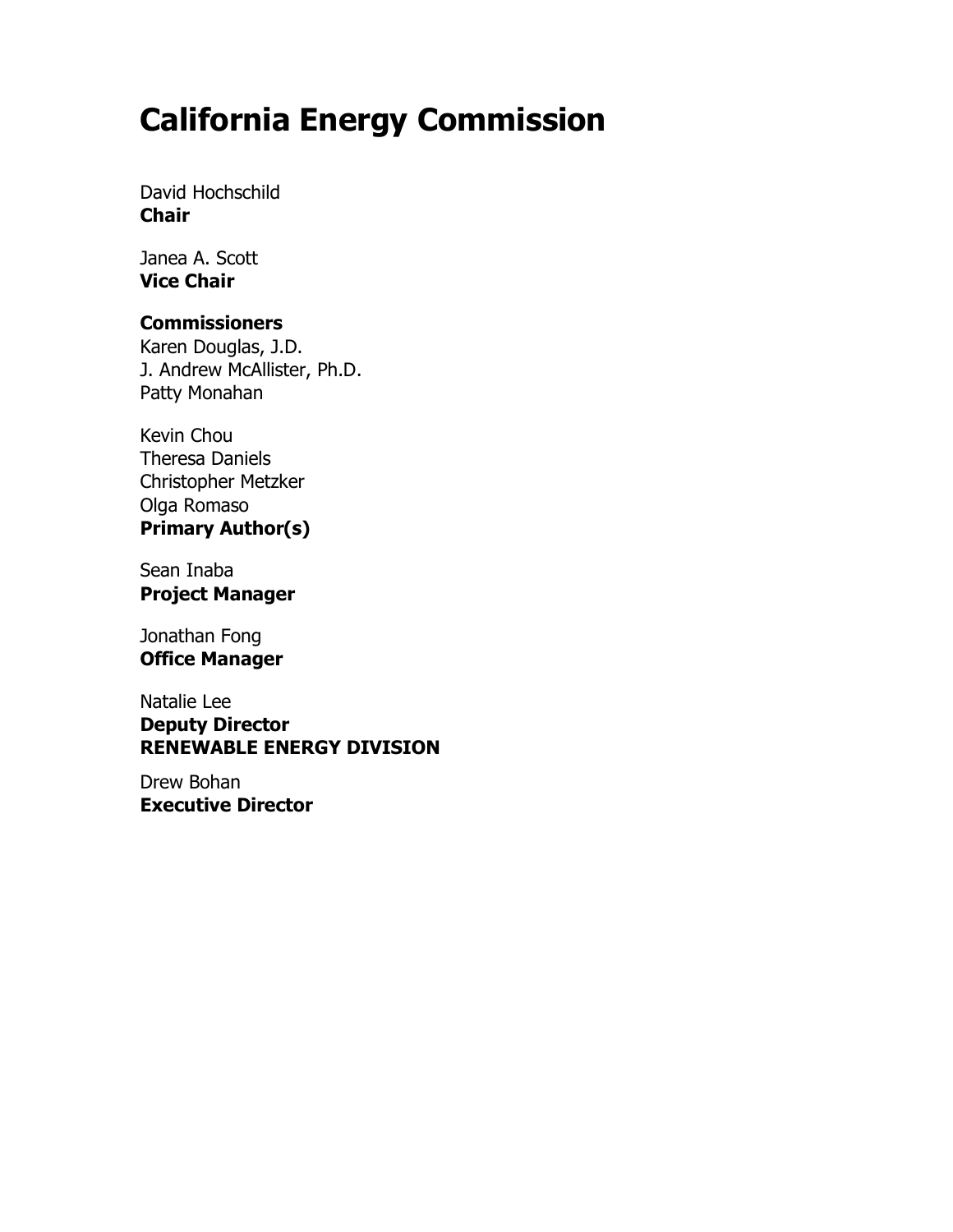# **RPS Verification Results: Compliance Period 2 Lassen Municipal Utility District**

# **Background**

Established in 2002, California's Renewables Portfolio Standard (RPS) is one of the most ambitious renewable energy policies in the nation. Enacted by Senate Bill 1078 (Sher, Chapter 516, Statutes of 2002) and accelerated and expanded by subsequent legislation, California's RPS establishes increasingly progressive renewable energy procurement targets for the state's load-serving entities. Originally, California's statewide RPS was restricted to retail sellers;1 Senate Bill X1-2 (Simitian, Chapter 1, Statutes of 2011, First Extraordinary Session) expanded the statewide mandatory RPS to apply to local publicly owned electric utilities (POU) starting in 2011. Senate Bill 100 (De León, Chapter 312, Statutes of 2018) increased the procurement targets, requiring both retail sellers and POUs to increase their procurement of eligible renewable energy resources to 60 percent of retail sales by 2030.

The California Energy Commission (CEC) verifies the eligibility of renewable energy procured by load-serving entities, which include retail sellers, POUs and all other entities serving retail sales of electricity in California that are obligated to participate in California's RPS. The CEC is also responsible for certifying RPS-eligible renewable energy resources, developing a tracking system to verify renewable energy procurement for all program participants, and overseeing compliance and enforcement for the POUs. The California Public Utilities Commission is responsible for compliance and enforcement for retail sellers.

# **Report Overview**

This report covers the verification results for POU procurement claims for Compliance Period 2, which covered 2014 through 2016. The verification results provide an overview of the identified POU's results and tables, including:<sup>2</sup>

- The POU's procurement target and portfolio balance requirements.
- The amount of eligible renewable energy retired and the amount applied to meet the compliance period requirements, both shown by Portfolio Content Category (PCC) and other classifications.
- Any deficits in meeting RPS procurement requirements for the compliance period.
- Any optional compliance measures being applied by the POU for the compliance period.
- A calculation of excess procurement accumulated in this compliance period.
- A summary of the POU's excess procurement and historic carryover, if any, including any prior balance, the amount accumulated and used in the current compliance period, and the ending balance.

<sup>1</sup> Public Utilities Code section 399.12 (j) defines retail seller as an entity engaged in the retail sale of electricity to end-use customers located within the state. Retail sellers include electrical corporations, community choice aggregators, and electric service providers, but not POUs. 2 The contents of verification results reports will vary for POUs with specific exclusions, exceptions, or different procurement requirements under the RPS statutes and as described in the Enforcement Procedures for the Renewables Portfolio Standard for Local Publicly Owned Electric Utilities based on the requirements specific to that POU.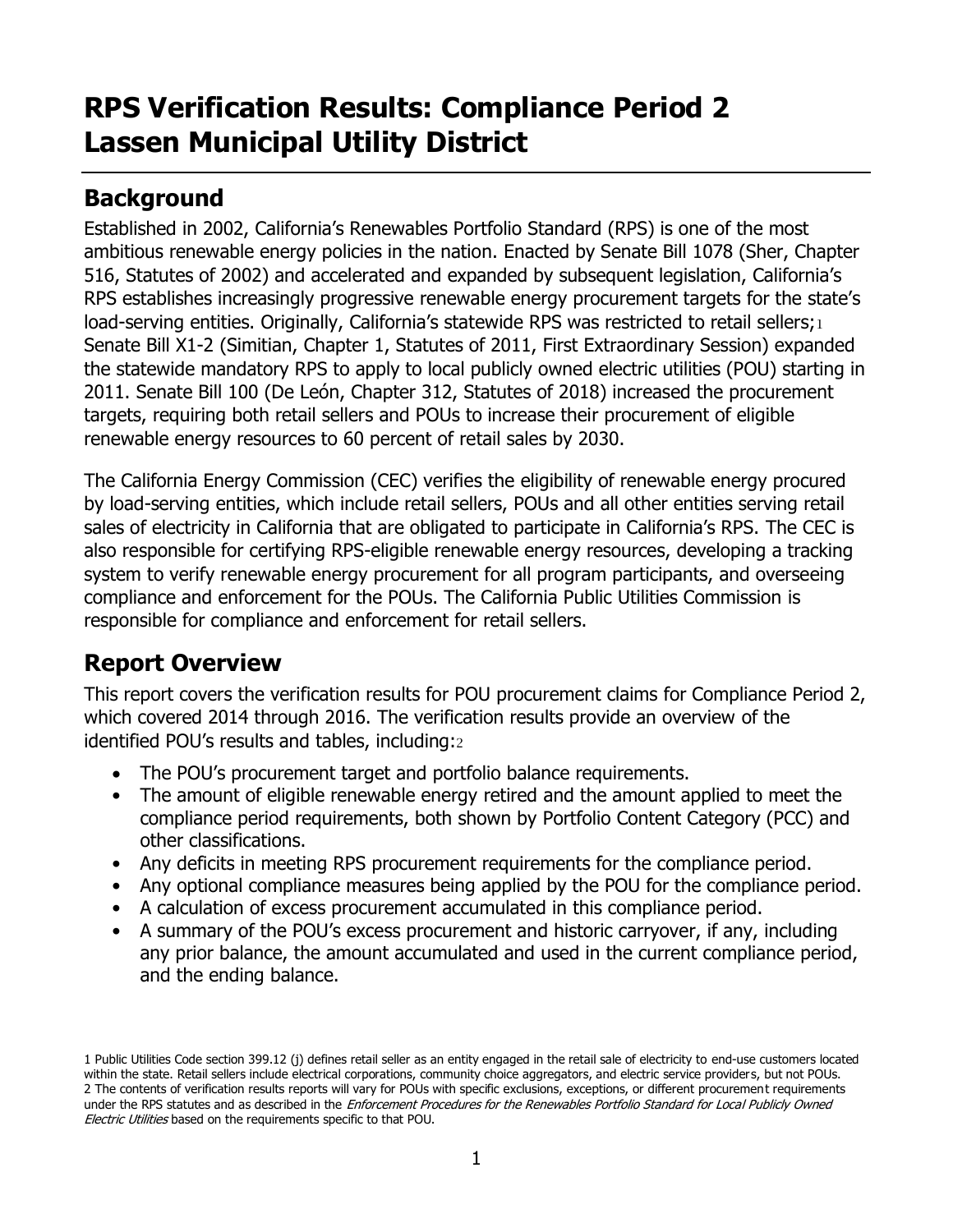In adopting this report, the CEC finds the procurement claim amounts listed in this report are consistent with RPS certification and procurement requirements specified in the *Renewables* Portfolio Standard Eligibility Guidebook, Ninth Edition (Revised) (RPS Eligibility Guidebook) and the Enforcement Procedures for the Renewables Portfolio Standard for Local Publicly Owned Electric Utilities*<sup>3</sup>* (RPS POU Regulations) and are eligible for the RPS as indicated. Therefore, the procurement claim amounts can count toward meeting the identified POU's RPS procurement requirements.

## **Verification Process**

The methods used by the CEC to verify load-serving entity procurement claims are detailed in the [RPS Eligibility Guidebook](https://efiling.energy.ca.gov/getdocument.aspx?tn=217317) and explained in the Renewables Portfolio Standard Verification [Methodology Report, Second Edition](https://ww2.energy.ca.gov/2018publications/CEC-300-2018-008/CEC-300-2018-008-SF.pdf), both of which can be found at [https://www.energy.ca.gov/programs-and-topics/programs/renewables-portfolio-standard.](https://www.energy.ca.gov/programs-and-topics/programs/renewables-portfolio-standard)

The verification results presented in this report are not a compliance determination. After the CEC adopts a POU's verification results, it will begin determining if the POU is in compliance with the RPS requirements for Compliance Period 2 in accordance with the RPS POU Regulations.

# **Lassen Municipal Utility District Verification Results**

For RPS Compliance Period 2 (2014-2016), Lassen Municipal Utility District retired and reported 19,592 renewable energy credits (RECs), and 19,492 RECs were verified by the CEC as RPS-eligible. Each [POU's summary claims details](https://ww2.energy.ca.gov/portfolio/documents/verification_results/cp02_2014-2016/pous/Truckee%25) is available at [https://ww2.energy.ca.gov/portfolio/documents/verification\\_results/cp02\\_2014-2016/pous/.](https://ww2.energy.ca.gov/portfolio/documents/verification_results/cp02_2014-2016/pous/)

For Compliance Period 2, Lassen Municipal Utility District had a procurement target of 84,518 RECs. Lassen Municipal Utility District applied 19,492 RPS-eligible RECs toward its procurement requirements, equal to 5.00 percent of its retail sales for the compliance period, and had a procurement target deficit of 65,026 RECs.

Lassen Municipal Utility District applied the cost limitation optional compliance measure to meet its procurement requirements. Energy Commission staff will evaluate optional compliance measures following adoption of Lassen Municipal Utility District's Compliance Period 2 (2014- 2016) verification results.

<sup>3</sup> The Enforcement Procedures for the Renewables Portfolio Standard for Local Publicly Owned Electric Utilities are set forth in 20 CCR §§ 1240 and 3200–3208 and establish the rules and procedures by which the Energy Commission will assess a POU's procurement actions and determine whether those actions meet the RPS requirements.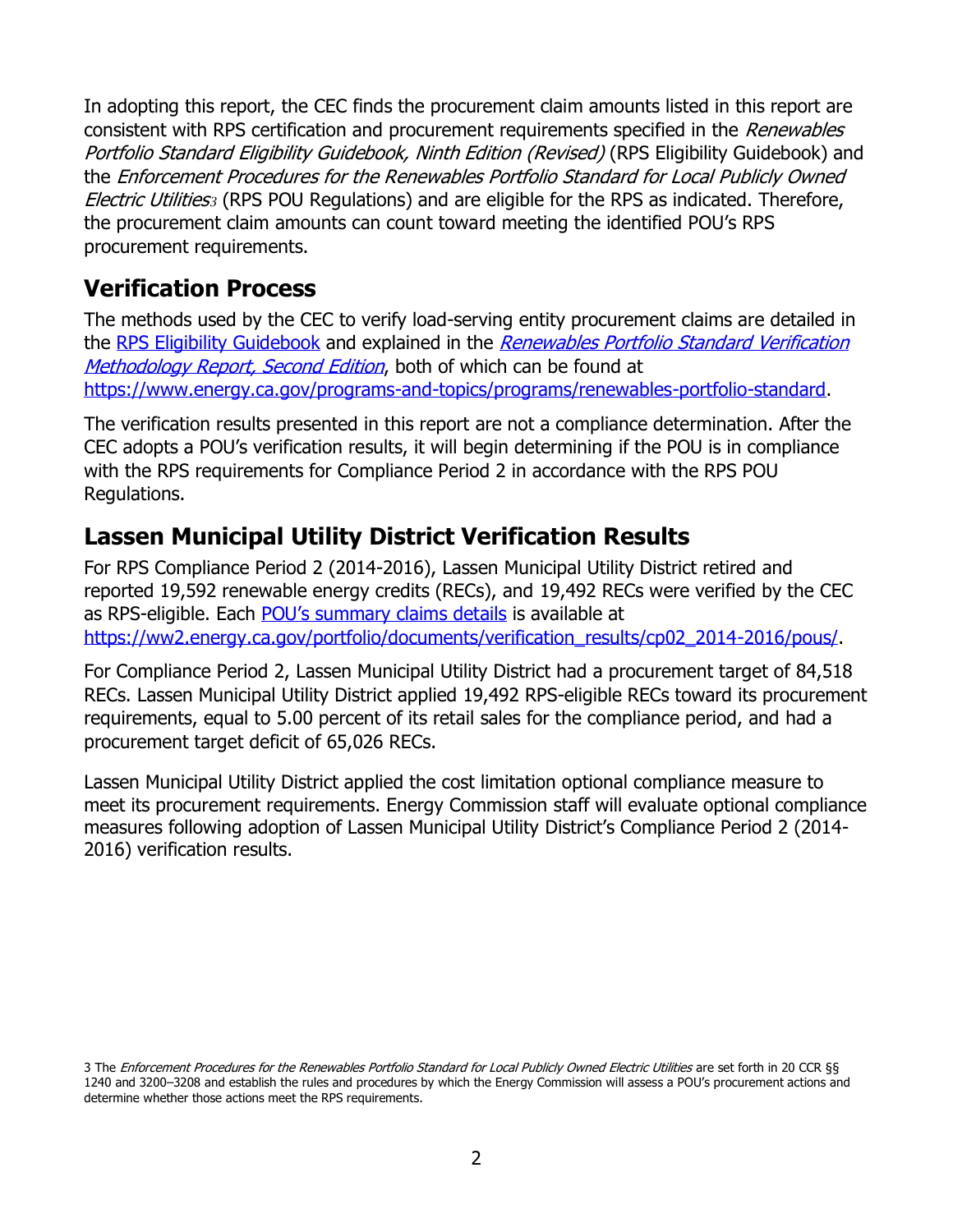

#### STATE OF CALIFORNIA<br>CALIFORNIA ENERGY COMMISSION **Renewables Portfolio Standard**

#### **Lassen Municipal Utility District**

**Compliance Period 2** (2014 - 2016)

| <b>Procurement Target</b><br>Calculation (MWh) <sup>1</sup> | <b>Calendar Year</b>      | <b>Annual Retail</b><br><b>Sales</b> | <b>Soft Target</b><br>Percentage | <b>Soft Targets</b> | <b>Verification Results</b> |        |
|-------------------------------------------------------------|---------------------------|--------------------------------------|----------------------------------|---------------------|-----------------------------|--------|
|                                                             | 2014                      | 130,801                              | 20%                              | 26,160              | <b>Target</b>               | 84,518 |
|                                                             | 2015                      | 128,514                              | 20%                              | 25,702              | <b>Applied</b>              | 19,492 |
|                                                             | 2016                      | 130.625                              | 25%                              | 32,656              | <b>Deficit</b>              | 65.026 |
|                                                             | <b>Procurement Target</b> |                                      |                                  | 84,518              | <b>Renewable Percentage</b> | 5.00%  |

| <b>Verification Results</b> |        |  |  |  |  |  |
|-----------------------------|--------|--|--|--|--|--|
| Target                      | 84,518 |  |  |  |  |  |
| <b>Applied</b>              | 19,492 |  |  |  |  |  |
| <b>Deficit</b>              | 65,026 |  |  |  |  |  |
| <b>Renewable Percentage</b> | 5.00%  |  |  |  |  |  |

| <b>RECs Available</b>           | Category 0<br>(PCC <sub>0</sub> ) | Category 1<br>(PCC 1) | <b>Pre June 2010</b><br>PCC <sub>1</sub> | Category 2<br>(PCC <sub>2</sub> ) | Category 3<br>(PCC <sub>3</sub> ) | <b>Pre June 2010</b><br>PCC <sub>3</sub> | <b>Historic</b><br>Carrvover | <b>Total</b> |
|---------------------------------|-----------------------------------|-----------------------|------------------------------------------|-----------------------------------|-----------------------------------|------------------------------------------|------------------------------|--------------|
| <b>Eligible RECs Retired</b>    | 114                               | 19.378                |                                          |                                   |                                   |                                          |                              | 19,492       |
| <b>Prior Balances Available</b> |                                   |                       |                                          |                                   |                                   |                                          |                              |              |
| <b>Total RECs Available</b>     | 114                               | 19.378                |                                          |                                   |                                   |                                          | 0                            | 19.492       |

| <b>RECs Applied</b>         | Category 0<br>(PCC 0) | Category 1<br>(PCC 1) | Pre June 2010<br>PCC <sub>1</sub> | Category $\angle$<br>(PCC <sub>2</sub> ) | Category 3<br>(PCC <sub>3</sub> ) | Pre June 2010<br>PCC <sub>3</sub> | <b>Historic</b><br>Carrvover | <b>Total</b> |
|-----------------------------|-----------------------|-----------------------|-----------------------------------|------------------------------------------|-----------------------------------|-----------------------------------|------------------------------|--------------|
| <b>RECs Applied to CP 2</b> | 114                   | 19,378                |                                   |                                          | 0                                 |                                   |                              | 19,492       |

| <b>RPS Portfolio Balance Requirements (MWh)<sup>2</sup></b> |        |
|-------------------------------------------------------------|--------|
| <b>Category 1 Balance Requirement</b>                       | 12.595 |
| <b>Category 1 Requirement Deficit</b>                       |        |
| <b>Category 3 Balance Limitation</b>                        | 2,906  |
| <b>Category 3 Disallowed</b>                                |        |

| <b>CP 2 Excess Procurement Calculation</b> | Category 0          | Category 1          | Pre June 2010    | Category 2          |
|--------------------------------------------|---------------------|---------------------|------------------|---------------------|
| $(MWh)^4$                                  | (PCC <sub>0</sub> ) | (PCC <sub>1</sub> ) | PCC <sub>1</sub> | (PCC <sub>2</sub> ) |
| <b>Eligible RECs Retired</b>               | 114                 | 19.378              |                  |                     |
| <b>RECs Applied</b>                        | $-114$              | $-19.378$           |                  |                     |
| <b>Deductions</b>                          |                     |                     |                  |                     |
| Accumulated in CP 2                        |                     |                     |                  |                     |

| <b>Balance of Excess Procurement and</b> | Category 0          | Category 1 | Pre June 2010    | Category 2          | <b>Historic</b> |
|------------------------------------------|---------------------|------------|------------------|---------------------|-----------------|
| <b>Historic Carryover (MWh)</b>          | (PCC <sub>0</sub> ) | (PCC 1)    | PCC <sub>1</sub> | (PCC <sub>2</sub> ) | Carrvover       |
| <b>Beginning Balance</b>                 |                     |            |                  |                     |                 |
| Applied in CP 2                          |                     |            |                  |                     |                 |
| Accumulated in CP 2                      |                     |            |                  |                     |                 |
| <b>Ending Balance</b>                    |                     |            |                  |                     | ΟI              |

1. "Soft Target" is defined in section 3201 of the *RPS POU Regulations.*

2. Total RECs Available does not include Disallowed PCC 3 RECs.

3. Calculated as specified in section 3204(c) of the*RPS POU Regulotions.*<br>4. Calculated as described in the *RPS Verification Methodology Report, Second Edition* and in section 3206(a)(1) of the*RPS POU Regulotions.* 

### **Optional Compliance Measures Applied Category 1 Report Definition Defay of Timely Compliance** No **Portfolio Balance Reduction** 2,906 **No**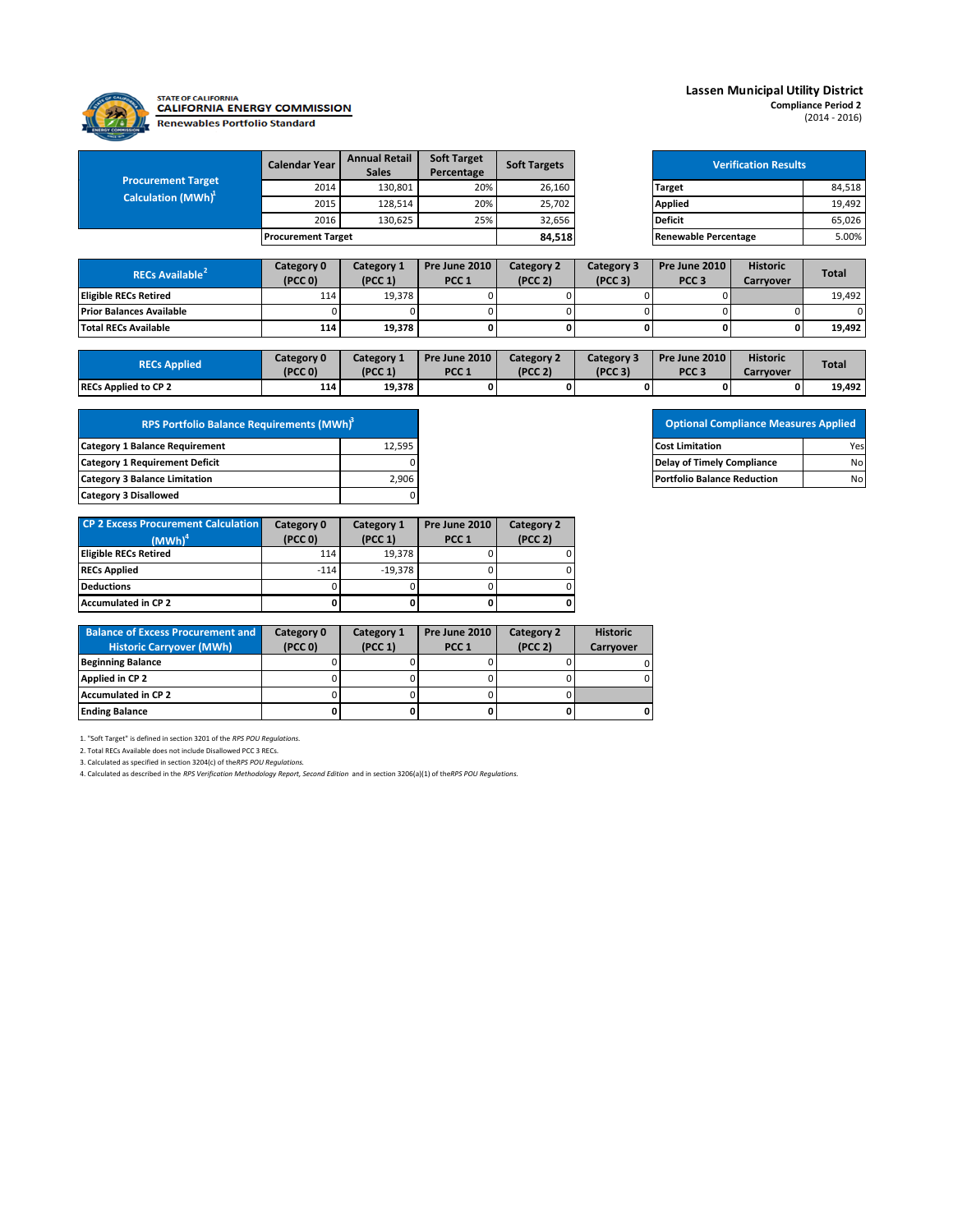#### **STATE OF CALIFORNIA**

#### **STATE ENERGY RESOURCES CONSERVATION AND DEVELOPMENT COMMISSION**

#### RESOLUTION ADOPTING REVISED RENEWABLES PORTFOLIO STANDARD 2014-2016 VERIFICATION RESULTS REPORT FOR LASSEN MUNICIPAL UTILITY DISTRICT FOR COMPLIANCE PERIOD 2

**WHEREAS,** Public Utilities Code Section 399.25(b) requires the California Energy Commission to design and implement an accounting system to verify compliance with California's Renewables Portfolio Standard (RPS) by retail sellers and local publicly owned electric utilities (POUs), to ensure that electricity generated by an eligible renewable energy resource is counted only once for the purpose of meeting the renewables portfolio standard of this state or any other state, and for verifying retail product claims in this state or any other state; and

**WHEREAS,** the California Energy Commission, in collaboration with the California Public Utilities Commission, has adopted regulations and guidelines addressing its responsibilities under Public Utilities Code Section 399.25(b) as well as other provisions of the law governing California's RPS, the *Enforcement Procedures for the Renewables Portfolio Standard Local Publicly Owned Electric Utilities* (RPS POU Regulations) and the *Renewables Portfolio Standard Eligibility Guidebook, Ninth Edition (Revised)* (RPS Eligibility Guidebook), respectively; and

**WHEREAS,** in furtherance of Public Utilities Code Section 399.25(b) the California Energy Commission prepares a Renewables Portfolio Standard Verification Results report on its findings on the amount of eligible renewable energy procured each compliance period by POUs subject to California's RPS; and

**WHEREAS,** the Renewables Portfolio Standard Verification Results reports apply the statutory requirements as specified in Public Utilities Code Section 399.11, et seq., the RPS POU Regulations, RPS Eligibility Guidebook, and the California Energy Commission staff *Renewables Portfolio Standard Verification Methodology Report, Second Edition,* in determining the amount of renewable energy procurement that qualifies toward each POU's California RPS procurement requirements; and

**WHEREAS,** the California Energy Commission adopted a Renewables Portfolio Standard Verification Results Lassen Municipal Utility District Compliance Period 2 (2014- 2016) report on March 12, 2019; and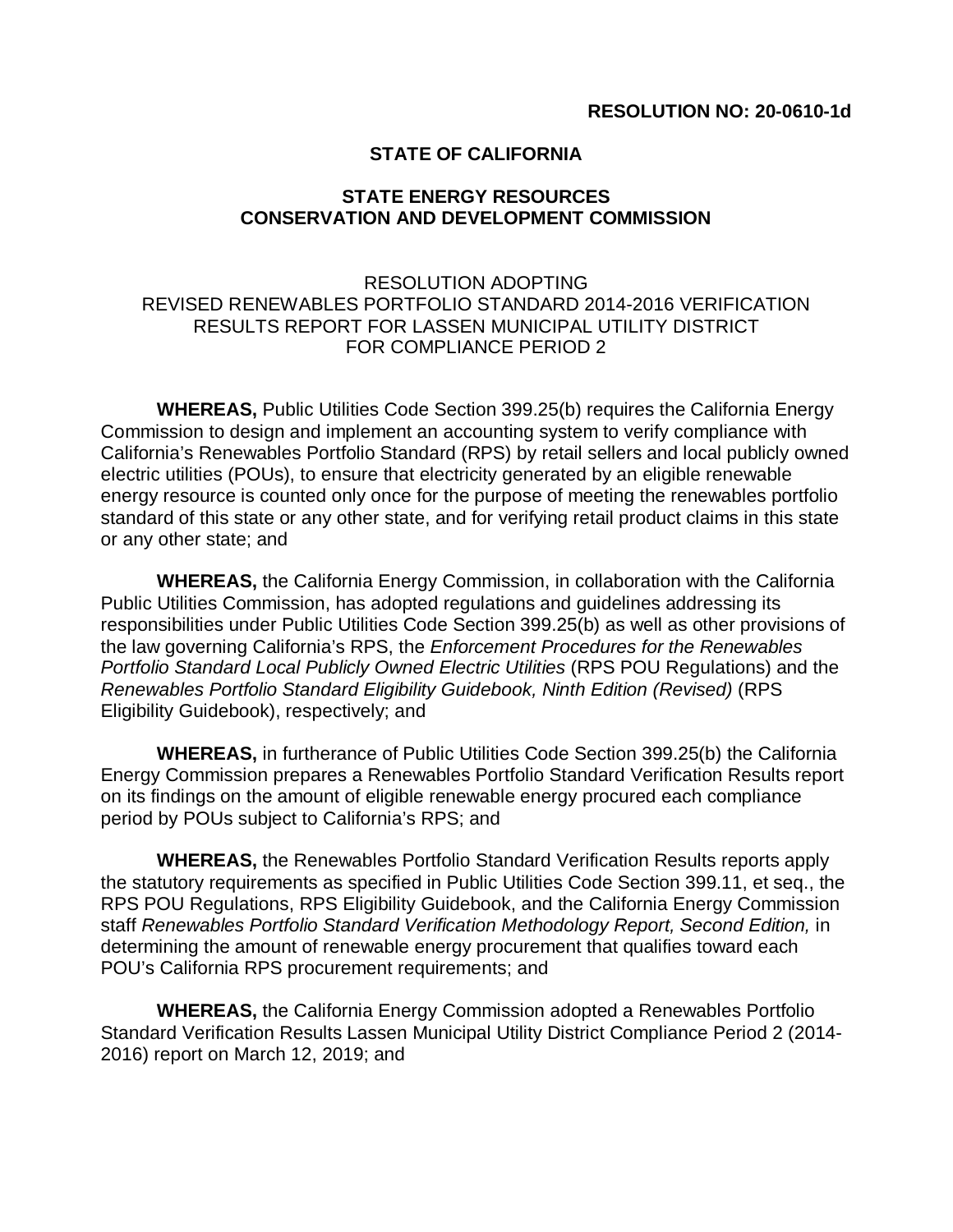**WHEREAS,** the scope of the Renewables Portfolio Standard Verification Results Lassen Municipal Utility District Compliance Period 2 (2014-2016) report included RPS procurement verification findings for Lassen Municipal Utility District; and

**WHEREAS,** the Renewables Portfolio Standard Verification Results Lassen Municipal Utility District Compliance Period 2 (2014-2016) report addressed the following items:

- The POU's procurement target and portfolio balance requirements.
- The amount of eligible renewable energy retired and the amount applied to meet the compliance period requirements, both shown by Portfolio Content Category (PCC) and other classifications.
- Any deficits in meeting the RPS procurement requirements for the compliance period.
- Any optional compliance measures being applied by the POU for the compliance period.
- A calculation of excess procurement accumulated in this compliance period.
- A summary of the POU's excess procurement and historic carryover, if any, including any prior balance, the amount accumulated and used in the current compliance period, and the ending balance.

**WHEREAS,** since adoption of the Renewables Portfolio Standard Verification Results Lassen Municipal Utility District Compliance Period 2 (2014-2016) report, Lassen Municipal Utility District, in consultation with California Energy Commission staff, decided that the optional compliance measure, delay of timely compliance, was not needed for Compliance Period 2 and thereafter changed the designation in the RPS Online System; and

**WHEREAS**, California Energy Commission staff are recommending adoption of a revised report entitled *Renewables Portfolio Standard Verification Results (Revised) Lassen Municipal Utility District Compliance Period 2 (2014-2016)* in order to remove the delay of timely compliance optional compliance measure as being applied by Lassen Municipal Utility District for Compliance Period 2*;* and

**WHEREAS,** the California Energy Commission has considered the *Renewables Portfolio Standard Verification Results (Revised) Lassen Municipal Utility District Compliance Period 2 (2014-2016)*, including any minor non-substantive changes noted during the June 10, 2020 Business Meeting, and accepts and approves the *Renewables Portfolio Standard Verification Results (Revised) Lassen Municipal Utility District Compliance Period 2 (2014-2016)*, with any noted minor, non-substantive changes; and

**THEREFORE BE IT RESOLVED,** the California Energy Commission hereby adopts the *Renewables Portfolio Standard Verification Results (Revised) Lassen Municipal Utility District Compliance Period 2 (2014-2016)* and authorizes the Executive Director, or his designee, make any necessary minor typographical edits, and distribute and post on the California Energy Commission website as necessary.